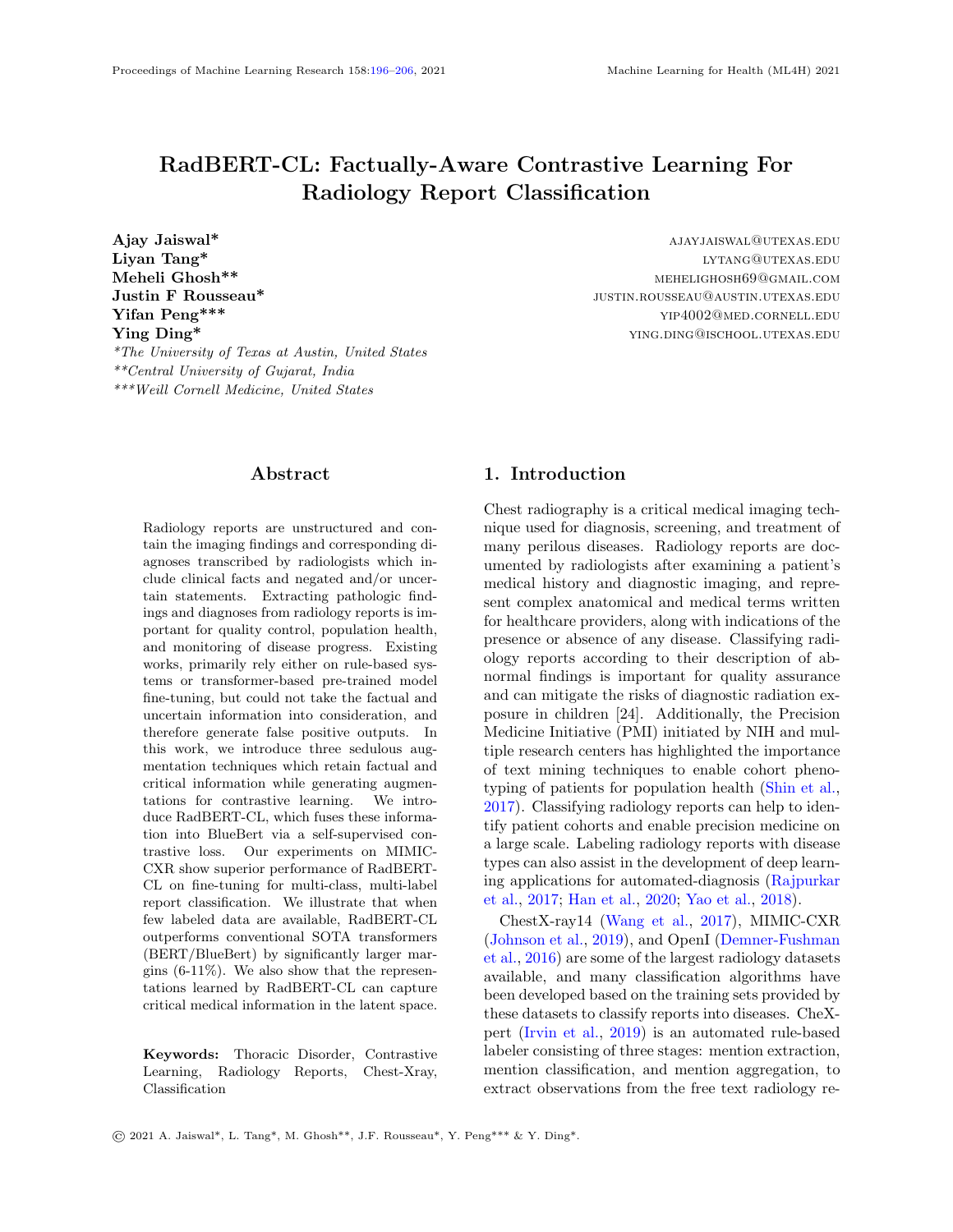ports to be used as structured labels for the images. CheXBert [\(Smit et al.,](#page-10-5) [2020\)](#page-10-5) uses the labels extracted by CheXpert to fine-tune BERT transformer along with  $\sim$  1000 manually annotated reports to classify radiology reports. While these methods have shown great advancements, they cannot capture many critical and factual information (especially negated statements). Negated statements in a radiology report can lead to false positive classifications and therefore should be treated with caution. Also negated statements provide rich information that should be captured and integrated into the classification algorithms.

Motivated by the success of contrastive learning in computer vision [\(Chen et al.,](#page-9-4) [2020a;](#page-9-4) [He et al.,](#page-9-5) [2020;](#page-9-5) [Chen et al.,](#page-9-6) [2020b;](#page-9-6) [Grill et al.,](#page-9-7) [2020;](#page-9-7) [Robinson et al.,](#page-10-6) [2020\)](#page-10-6) to improve on the learning of feature representation in latent space, we propose to pre-train transformers using contrastive learning before the end-toend fine-tuning for classification of radiology reports. Medical reports contain many critical and factual information such as the presence/absence of a disease (see Table [1](#page-2-0) for more details). This information is central for making a classification decision, and many other downstream tasks such as Report Generation [\(Zhang et al.,](#page-10-7) [2020a\)](#page-10-7), Report Summarization [\(Zhang](#page-10-8) [et al.,](#page-10-8) [2020c\)](#page-10-8), etc. Most existing approaches do not handle uncertainty/negation information explicitly, and depend on the deep learning models to capture them. We identified that the SOTA transformers such as Bert [\(Devlin et al.,](#page-9-8) [2019\)](#page-9-8), BlueBert [\(Peng](#page-9-9) [et al.,](#page-9-9) [2019\)](#page-9-9), do not perform well at capturing uncertainity/negation information in latent space. Considering the significance of these critical information for both interpretability and performance improvement of deep learning models, we introduce RadBERT-CL, a pre-trained model using contrastive learning which can capture critical medical and factual nuances of radiology reports. It trains BlueBert [\(Peng et al.,](#page-9-9) [2019\)](#page-9-9) with the radiology report dataset and captures its fine-grained properties, in order to improve performance of report classification task at the fine-tuning stage. We introduce three novel data augmentation techniques at the sentence and document level, which can retain the critical medical concepts and factual information present in radiology reports while generating positive and negative pairs for contrastive learning.

RadBERT-CL outperforms the previous best reported CheXbert labeler [\(Smit et al.,](#page-10-5) [2020\)](#page-10-5) with 0.5% improvement on F1-score without any need for hight quality manual annotation during training (note that the baseline [\(Smit et al.,](#page-10-5) [2020\)](#page-10-5) has claimed their results very close to human-level performance). We evaluated our system using 687 expert-annotated reports, same as CheXbert [\(Smit et al.,](#page-10-5) [2020\)](#page-10-5). We find that representations learned by RadBERT-CL are more informative, can capture and distinguish critical information present in the radiology reports. The improvements on F1-measure are more significant if few manually annotated data are available. This is particularly important since obtaining manually annotated data in medicine is extremely difficult and costly. In this case, our algorithm can achieve 6-11% improvements on disease classification. The highlights of our contributions are:

- We propose two novel data augmentation techniques which retain factual and critical medical concepts, identified by our semi-rule based Info-Preservation Module, while generating positive and negative keys for contrastive learning.
- We show that our model RadBERT-CL is able to learn and distinguish fine-grained medical concepts in latent space, which cannot be captured by SOTA pre-trained models like BERT, and BlueBert.
- We apply contrastive learning for radiology report classification task and show improvements on the state-of-the-art methods. We use weaklylabeled data during our training and evaluate our system using 687 high-quality reports manually labelled by radiologists.
- Lastly, we evaluate our model performance when a few data labels are available for training and show that our model outperforms significantly by 6-11% improvements in disease classification task.

# 2. Related Work

Contrastive Learning: Contrastive learning (CL) seeks to learn effective representations by maximizing the agreement between two augmentations from one example and minimizing the agreement of augmentations from different instances. CL has been recently explored in computer vision and graph Neural Network due to its success in self-supervised representation learning. However, CL still receives limited interest in the NLP domain. The main reason is the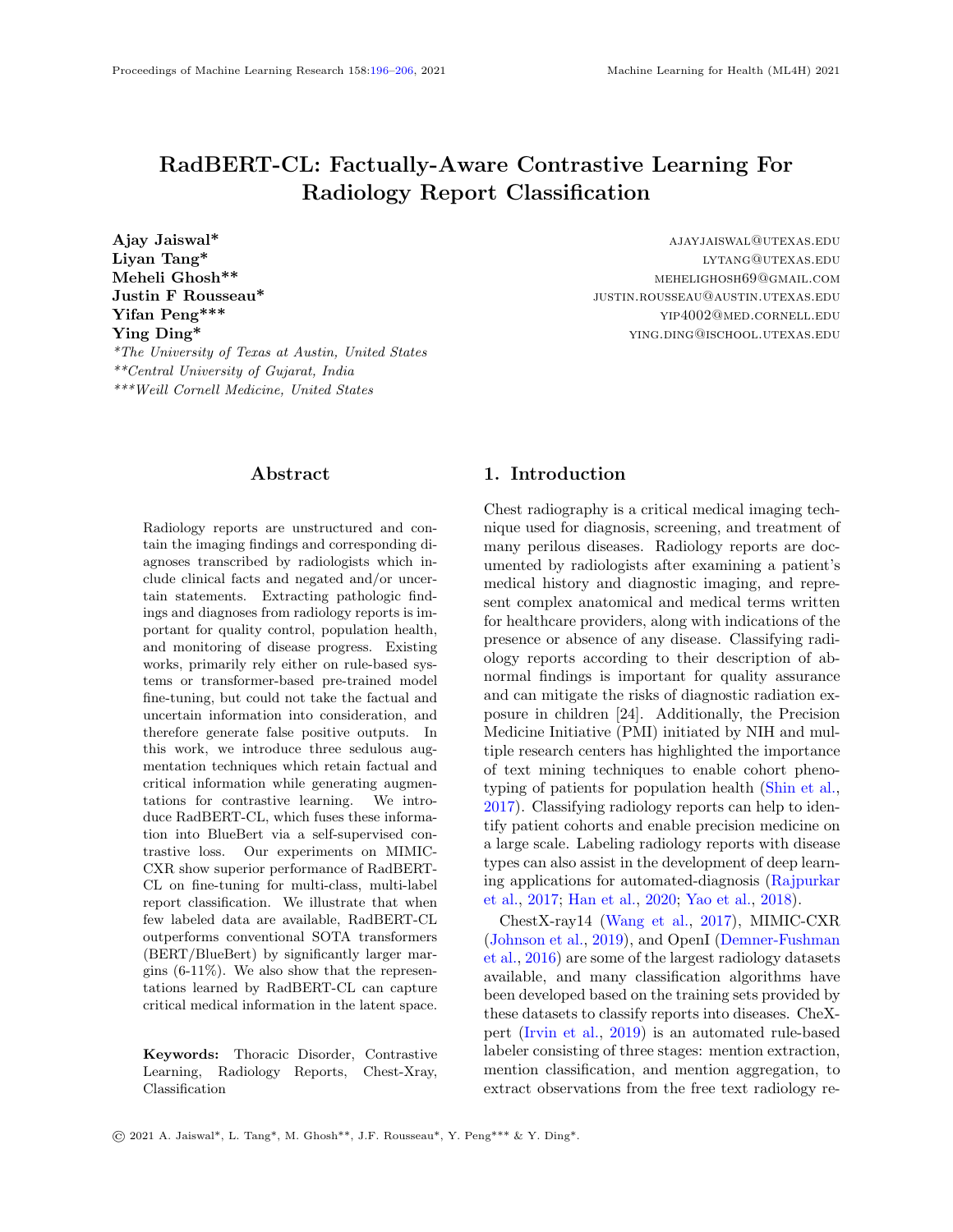<span id="page-2-0"></span>Table 1: Examples from the set of rules in our Info-Preservation Module for Negation and Uncertainty Detection and their corresponding matching sentences.

BACKGROUND: Radiographic examination of the chest. clinical history: 80 years of age, male. PA AND LATERAL CHEST,

FINDINGS: Heart size and mediastinal contours are normal. The right hilum is asymmetrically enlarged compared to the left hilum but has a similar size and configuration compared to a baseline radiograph  $\ldots$ A chest CT performed in  $\ldots$  demonstrated no evidence of a right hilum mass, and the observed asymmetry is probably due to a combination of a slight rotation related to mild scoliosis and a prominent pulmonary vascularity.

Lungs are slightly hyperexpanded but grossly clear of pleural effusions.

IMPRESSION: No radiographic evidence of pneumonia.

| Table 2: Explanation of class value predicted by<br>RadBERT-CL for disease observations |                                                                                                                                  |  |  |  |
|-----------------------------------------------------------------------------------------|----------------------------------------------------------------------------------------------------------------------------------|--|--|--|
| <b>Blank</b>                                                                            | observation not mentioned in the report                                                                                          |  |  |  |
| Positive                                                                                | observation mentioned and its presence<br>is confirmed<br>eg. definite focal consolidation is seen<br>in lungs                   |  |  |  |
|                                                                                         | <b>Negation</b> observation mentioned and its absence<br>is confirmed<br>eg. the lungs are clear of any focal con-<br>solidation |  |  |  |
|                                                                                         | <b>Uncertain</b> observation mentioned with<br>uncer-<br>tainty<br>eg. signs of parenchymal changes sug-<br>gesting pneumonia    |  |  |  |

discrete nature of text and it is hard to define and construct effective positive pairs. Several works have explored ways to perform augmentations. [\(Fang and](#page-9-10) [Xie,](#page-9-10) [2020\)](#page-9-10) back-translated source sentences to create sentence-level positive augmentations, which maintain semantic meaning of the source sentence. [\(Wu](#page-10-9) [et al.,](#page-10-9) [2020a\)](#page-10-9) integrated four sentence-level augmentation techniques, namely word and span deletion, reordering and synonym substitution, to increase models' robustness.

Factual Correctness and Consistency: Factual correctness and factual consistency are key requirements for medical reports. Keeping factual information and avoiding hallucinations could support medical decision-making process. These requirements have been recently explored in NLP tasks, especially in abstractive text summarization. [\(Zhang et al.,](#page-10-10) [2020b\)](#page-10-10) directly took factual correctness as a training objective in their system via reinforcement learning. On the other hand, [\(Falke et al.,](#page-9-11) [2019\)](#page-9-11) and, [\(Goyal](#page-9-12) [and Durrett,](#page-9-12) [2020\)](#page-9-12) used textual entailment to detect factual inconsistency based on the assumption that summary should be entailed by the source document. [\(Zhu et al.,](#page-10-11) [2021\)](#page-10-11) built a knowledge graph containing all the facts in the text, and then fused it into the summarization process.

# 3. Methods

# 3.1. Problem Formulation

Radiology report classification is a multi-class multilabel classification problem, which classifies radiology reports into different disease observations (e.g., cardiomegaly, effusion, mass, edema). Following [\(Smit](#page-10-5) [et al.,](#page-10-5) [2020\)](#page-10-5), we label each report  $r^k$  in MIMIC-CXR dataset with a 14-dim vector  $y = [y_1, y_2, y_3, ..., y_{14}]$ of observations, where observations  $y_1 - y_{13}$  can take any value from the following 4 classes : blank, positive, negative, and uncertain. For  $y_{14}$ , which corresponds to No Finding (no pathology is found in the scope of any of 13 disease observations), the classifier takes value from only 2 classes: blank, and uncertain.

## <span id="page-2-1"></span>3.2. Data Augmentation

In computer vision, it has been verified that contrastive learning benefits from strong data augmenta-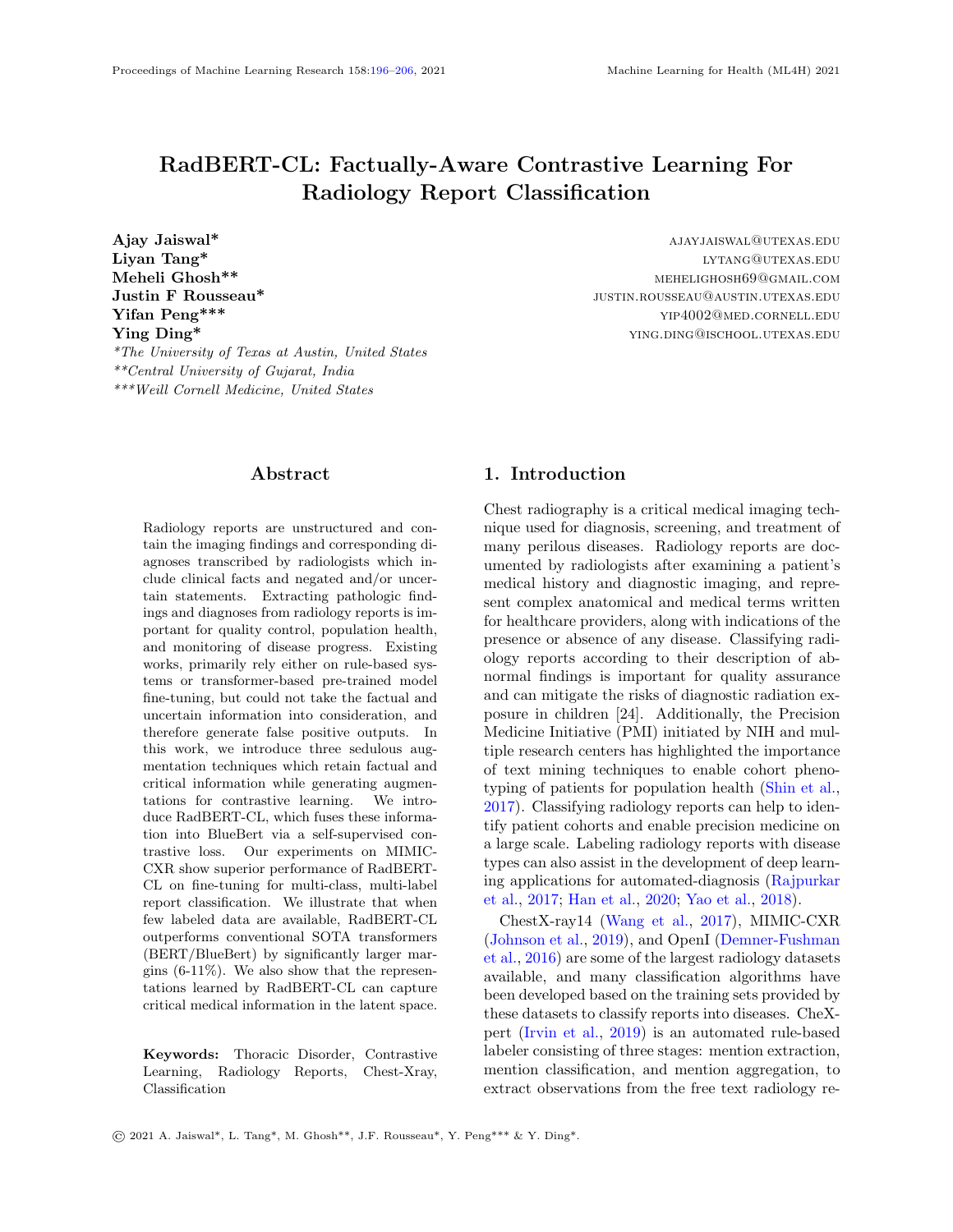## RadBERT-CL

<span id="page-3-0"></span>Figure 1: (a) Pre-training architecure of RadBERT-CL using contrastive learning. Two separate data augmentation views are generated using the augmentation techniques described in Section [3.2.](#page-2-1) Both views (query and key) are passed through RadBERT-CL, which is a transformer-based encoder  $f(.)$ , and a projection head  $g(.)$ . RadBERT-CL is trained to maximize agreement between the two augmented views using contrastive loss. (b) Fine-tuning Model architecture of RadBERT-CL. The model consists of 14 linear heads corresponding to 14 disease concepts. Among them, 13 linear heads can predict 4 outputs, while linear head corresponding to "No Finding" can predict 2 outputs.



tion techniques like random cropping, rotation, blurring, color distortion, etc. However, in NLP, generating data augmentation is comparatively difficult due to the discrete representation of words, and it is unknown what kind of augmentation will benefit noiseinvariant representational learning. [\(Fang et al.,](#page-9-13) [2020\)](#page-9-13) used back-translation to perform sentence augmentation while [\(Wu et al.,](#page-10-12) [2020b\)](#page-10-12) explored four different basic augmentation techniques: word and span deletion, reordering, and substitution. While these methods have shown improvements on some SentEval and GLUE benchmarks, they cannot be directly applied to generating augmentations for radiology reports. Radiology reports contain critical and factual information and that need to be preserved while generate augmentations. Table [1](#page-2-0) presents an example of radiology report in which we have highlighted the information such as chest, left hilum, pulmonary vascularity, clear of, no evidence, pneumonia, etc.

Through augmentation, it is likely that [\(Wu et al.,](#page-10-12) [2020b\)](#page-10-12) dropped critical words or phrases which can lead to a completely different diagnosis. For example, dropping negation words, such as No, can lead to a diagnosis suggesting the presence of pleural effusion, and it can have negative consequences during our downstream task of disease classification. Also, as suggested by [\(Fang et al.,](#page-9-13) [2020\)](#page-9-13), back-translation cannot provide satisfactory results for the medical data because back-translation models have limited the cross-language translation ability for domain specific texts.

In order to ensure that critical and factual information is preserved while generating augmentations, we define an *Info-Preservation* module, which identifies and preserves facts during augmentation generation. We propose sentence-level and document-level augmentation techniques, to effectively pre-train our RadBERT-CL architecture.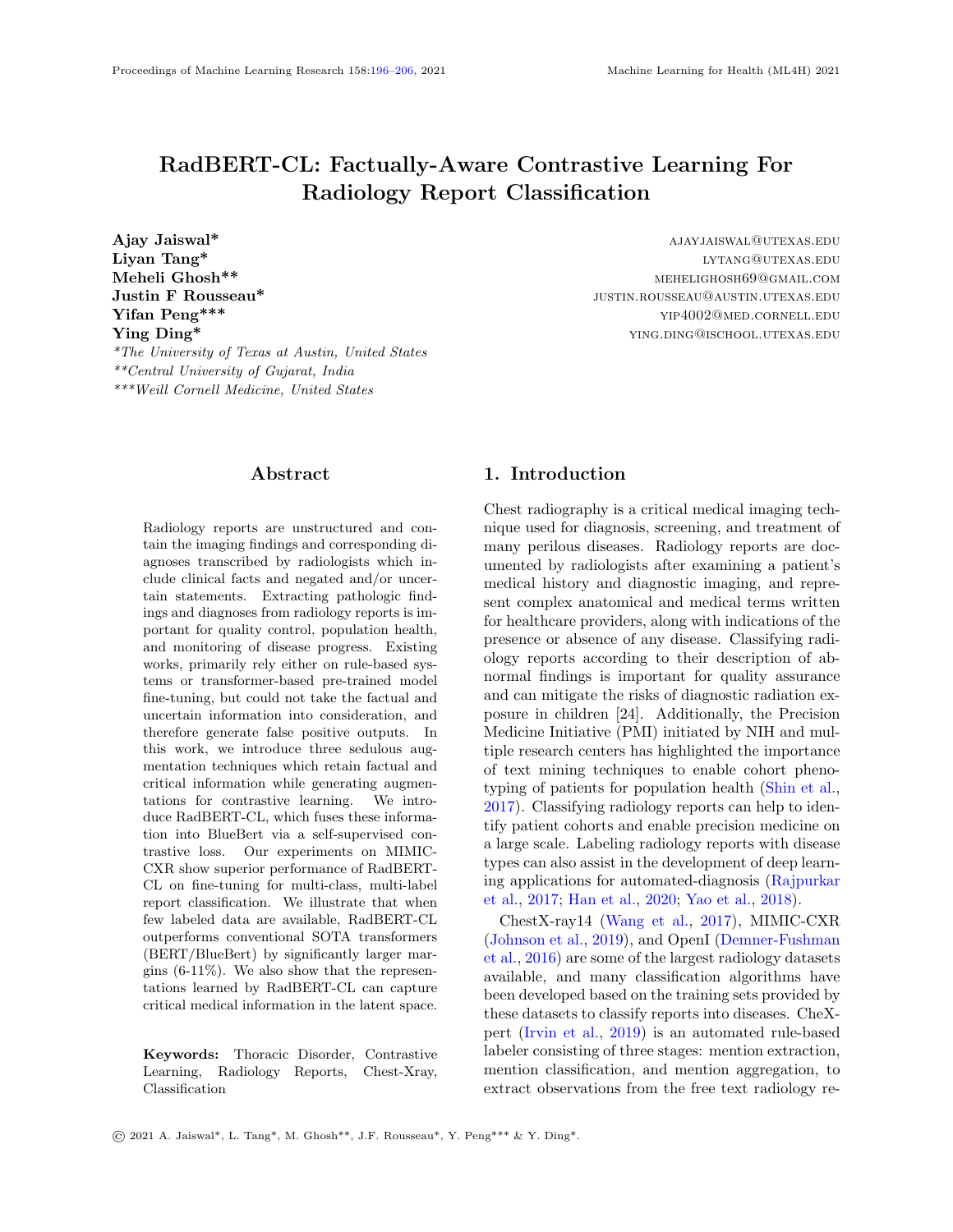<span id="page-4-0"></span>Table 3: Examples highlighting the selection of positive and negative keys for a given anchor sentence using two different approaches for Sentence-Level Contrastive Learning. For Disease-based Augmentation, a given anchor sentence with disease concept d, any other sentence from any report mentioning d can be taken as positive example. In Disease  $+$  Factuality Based Augmentation, we incorporate mentions from our negation or uncertainty dictionary along with disease concept while generating augmentation pairs.

| a. Disease-based augmentation                                                                                           |  |  |  |
|-------------------------------------------------------------------------------------------------------------------------|--|--|--|
| $An chor/Query:$ definite focal consolidation is seen in left side of lungs                                             |  |  |  |
| <i>Positive Key</i> : there is a <u>focal consolidation</u> at the left lung base adjacent to the lateral hemidiaphragm |  |  |  |
| <i>Negative Key</i> : there are low lung volumes and mild bibasilar at electasis                                        |  |  |  |
| b. Disease $+$ Factuality based augmentation                                                                            |  |  |  |
| $Anchor/Query:$ definite focal consolidation is seen in left side of lungs                                              |  |  |  |
| <i>Positive Key</i> : there is a <u>focal consolidation</u> at the left lung base adjacent to the lateral hemidiaphragm |  |  |  |
| <i>Negative Key</i> : the lungs are clear of any focal consolidation                                                    |  |  |  |

#### 3.2.1. Info-Preservation Module

Radiology reports consist of many important radiology concepts such as diseases, body parts, etc. In order to preserve them during augmentation, we develop a rule-based tool similar to Dynamic-LCS [\(Raj](#page-9-14) [et al.,](#page-9-14) [2020\)](#page-9-14) to greedily match concepts in RadLex ontology [\(Langlotz,](#page-9-15) [2006\)](#page-9-15) on sequences of the lemmatized tokens in the reports (longer matches are returned when possible). For capturing the presence of negation of any concept, we manually create a dictionary of 30 negation indicator keywords such as: not, without, clear of, ruled out, free of, disappearance of, without evidence of, no evidence of, absent, miss. Following [\(Chen et al.,](#page-9-16) [2018\)](#page-9-16), we create a dictionary of uncertainty keywords with a wide range of uncertain types, from speculations to inconsistencies present in the reports. We design a set of pattern matching rules following [\(Wang et al.,](#page-10-4) [2017\)](#page-10-4) for identifying sentences containing negation or uncertainty. Appendix Table [10](#page-12-0) presents some examples of our rules and the matched sentences from the radiology reports. While generating augmentations, we make sure that any identified radiology concept or word from our negation and uncertainty list is not dropped.

#### 3.2.2. Sentence-Level Augmentation

Sentence-level augmentations are generated by first splitting radiology reports into sentences and then applying random word and phrase dropping [\(Wu](#page-10-12) [et al.,](#page-10-12) [2020b\)](#page-10-12), while preserving critical and factual information identified in Info - Preservation module.

## Algorithm 1: Patient-based Doc-Level CL

<span id="page-4-1"></span>Input: RadBERT-CL initialized with BlueBert-uncased Output: RadBERT-CL pre-trained using CL Data: Preprocessed radiology reports of patients. Initialize the weights of projection head  $g(.)$ for each epoch do while not converged do Sample a mini-batch of training patients  $P \in P_{all}$ For each  $p \in P$ , randomly sample two reports  $(query, key^+)$  belonging to same patient For each  $p \in P$ , randomly sample k reports (key−) of patients other than p Encode  $query, key^+,$  and k- $key^-$  with  $f(.)$  and  $g(.)$ Compute loss:  $L_{contrastive}$ Compute gradient of loss function  $\nabla L_{contrastive}$  and update  $f(.)$  and  $g(.)$ end end

Return Pre-trained RadBERT-CL

We propose two different augmentation techniques by associating each sentence with a disease concept from Radlex and a boolean variable indicating presence/absence of any negation or uncertainty phrase. Sentences without any mention of disease concepts are discarded.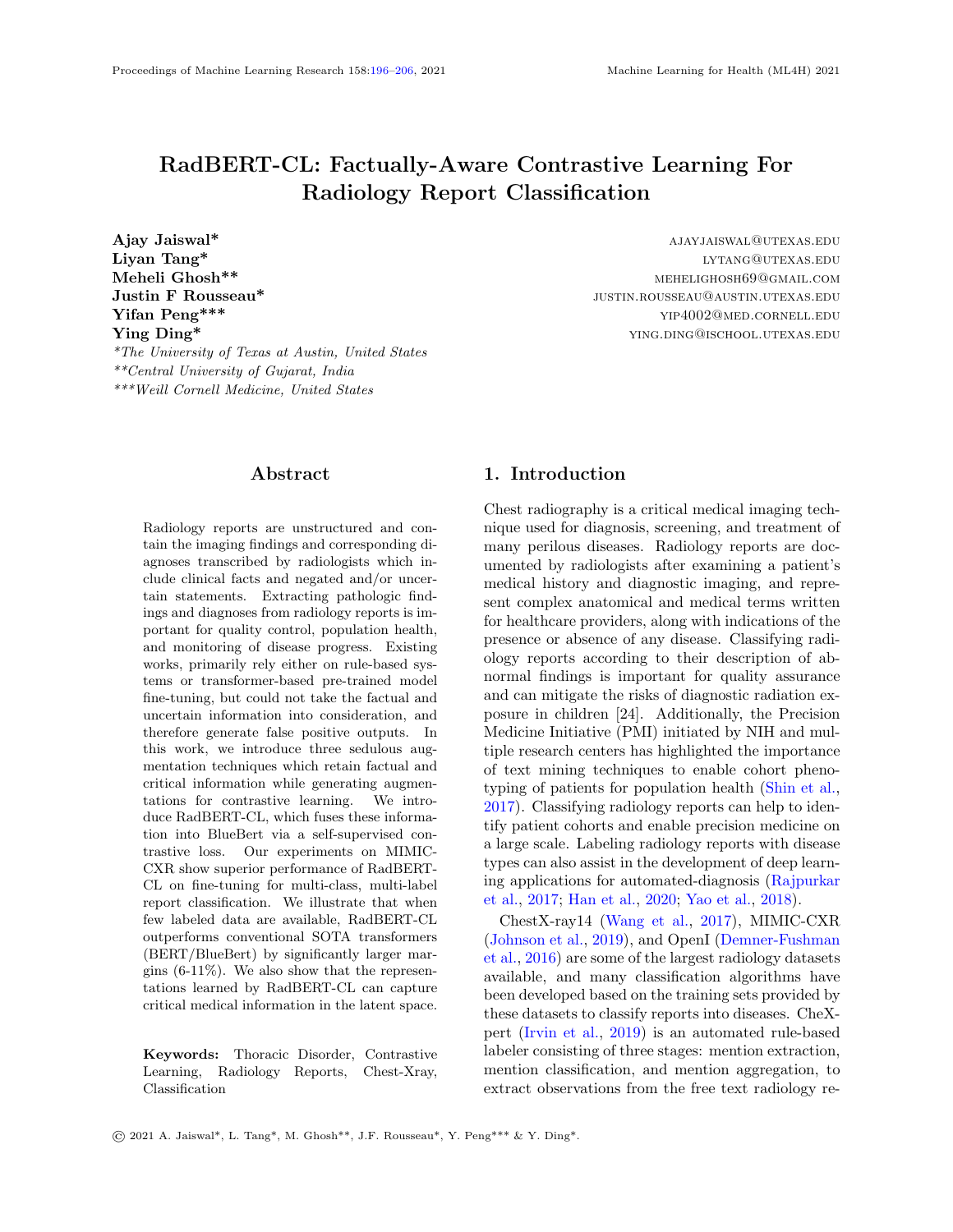- Disease-based augmentation: In this technique, we discard all sentences which consist of any mention from our negation or uncertainty dictionary. For a given anchor sentence with disease concept d, any other sentence from any report mentioning d can be taken as positive example. Negative samples can be sentences which mention any disease concept except d. Refer Table [3](#page-4-0) for the example.
- Disease + Factuality based augmentation: In this technique, we consider any mention from our negation or uncertainty dictionary along with disease concept while generating augmentation pairs. For a given anchor sentence with disease concept d and negation or uncertainty present, any other sentence from any report mentioning d and negation or uncertainty present can be taken as positive example. Negative samples can be sentences which mention same disease d, but negation or uncertainty absent. Refer Table [3](#page-4-0) for the example.

Algorithm 2: Disease-based Sentence-Level CL Input: RadBERT-CL initialized with BlueBert-uncased Output: RadBERT-CL pre-trained using CL Data: Preprocessed radiology reports at sentence level: (sentence, disease-mention) Initialize the weights of projection head  $g(.)$ for each epoch do while not converged do Sample a mini-batch of training sentences  $S \in S_{all}$ For each  $s \in S$ , randomly sample another sentence  $(key^+)$  with same disease mention For each  $s \in S$ , randomly sample k sentences (key−) having disease mention other than s Encode  $query, key^+,$  and k- $key^-$  with  $f(.)$  and  $g(.)$ Compute loss:  $L_{contrastive}$ Compute gradient of loss function  $\nabla L_{contrastive}$  and update  $f(.)$  and  $g(.)$ end end Return Pre-trained RadBERT-CL

| Algorithm<br>3:<br>Disease+Factuality-based           |  |  |  |  |
|-------------------------------------------------------|--|--|--|--|
| Sentence-Level CL                                     |  |  |  |  |
| Input: RadBERT-CL initialized with                    |  |  |  |  |
| BlueBert-uncased                                      |  |  |  |  |
| <b>Output:</b> RadBERT-CL pre-trained using CL        |  |  |  |  |
| <b>Data:</b> Preprocessed radiology reports at        |  |  |  |  |
| sentence level: (sentence,                            |  |  |  |  |
| disease-mention, factuality-mention)                  |  |  |  |  |
| Initialize the weights of projection head $g(.)$      |  |  |  |  |
| for each epoch $\bf{do}$                              |  |  |  |  |
| while not converged do                                |  |  |  |  |
| Sample a mini-batch of training sentences             |  |  |  |  |
| $S \in S_{all}$                                       |  |  |  |  |
| For each $s \in S$ , randomly sample another          |  |  |  |  |
| sentence $(key^+)$ with same disease and              |  |  |  |  |
| factuality mention                                    |  |  |  |  |
| For each $s \in S$ , randomly sample k                |  |  |  |  |
| sentences $(key_+)$ having disease and                |  |  |  |  |
| factuality mention other than $s$                     |  |  |  |  |
| Encode query, $key^+$ , and k- $key^-$ with           |  |  |  |  |
| $f(.)$ and $g(.)$                                     |  |  |  |  |
| Compute loss: $L_{contrastive}$                       |  |  |  |  |
| Compute gradient of loss function                     |  |  |  |  |
| $\nabla L_{contrastive}$ and update $f(.)$ and $g(.)$ |  |  |  |  |
| $\hspace{15pt}\mathrm{end}$                           |  |  |  |  |
| end                                                   |  |  |  |  |
| Return Pre-trained RadBERT-CL                         |  |  |  |  |

# <span id="page-5-1"></span>3.2.3. Document-Level Augmentation

Document-level augmentations are generated at the report-level, where each report is first pre-processed with removing extra spaces, newlines, and unwanted tokens. For a given report  $r^k$ , we apply four types of augmentations (word deletion, span deletion, sentence reordering, and synonym substitution with probability 0.2) mentioned in [\(Wu et al.,](#page-10-12) [2020b\)](#page-10-12) while preserving critical and factual information identified in Info-Preservation module, to generate positive key. Negative keys can be any report not from the same patient.

# 3.3. Model Architecture

<span id="page-5-0"></span>Our proposed model RadBERT-CL is a two-staged training process: pre-training and fine-tuning (Figure  $1(a)$  $1(a)$  and (b)). For pre-training, we follow Sim-CLR [\(Chen et al.,](#page-9-4) [2020a\)](#page-9-4) framework closely, and use BlueBert architecture as the encoder. Radiology reports are processed by Info-Preservation module and augmentations are generated using techniques pro-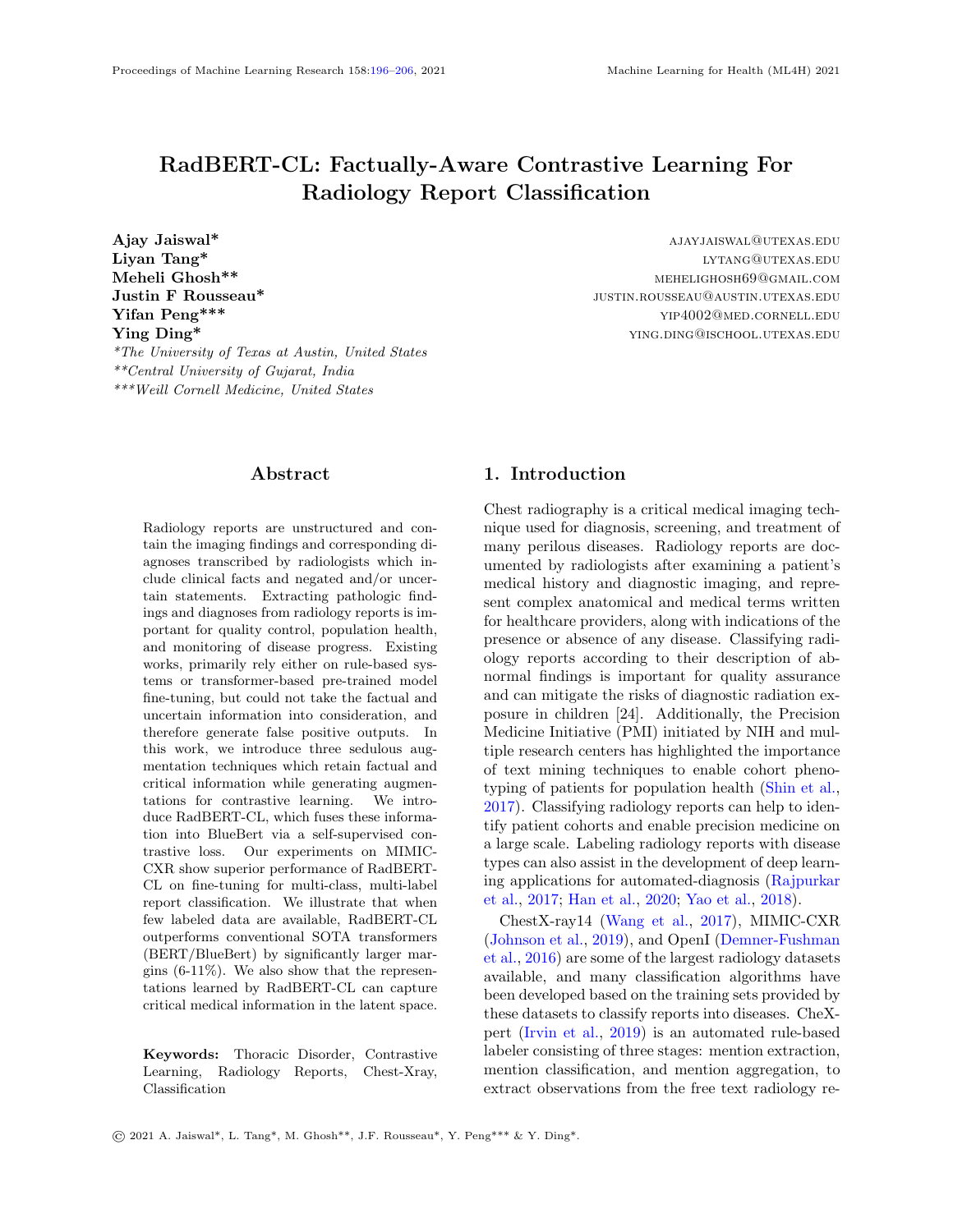# RadBERT-CL

<span id="page-6-0"></span>Table 4: The weighted F1 scores for fine-tuned RadBERT-CL variants using Model architecture in Figure [1](#page-3-0) (a) and (b). We compare RadBERT-CL variants with SOTA models for reports classification CheXpert [\(Irvin et al.,](#page-9-3) [2019\)](#page-9-3), and CheXbert [\(Smit et al.,](#page-10-5) [2020\)](#page-10-5) trained on MIMIC-CXR. Reported F1-scores are calculated on the test set of 687 manually labelled reports, similar to [\(Smit et al.,](#page-10-5) [2020\)](#page-10-5). Note that our method does not require any expensive labeled reports during training. Our contrastive pre-training helps RadBERT-CL to outperform the baselines.

| Category          | $\overline{\text{CheX} }\text{pert}$ | Previous SOTA | Algorithm 1 | Algorithm 2 | Algorithm 3 |
|-------------------|--------------------------------------|---------------|-------------|-------------|-------------|
|                   |                                      | CheXbert      | RadBERT-CL  | RadBERT-CL  | RadBERT-CL  |
| Enlarged Cardiom. | 0.613                                | 0.713         | 0.692       | 0.717       | 0.690       |
| Cardiomegaly      | 0.764                                | 0.815         | 0.808       | 0.806       | 0.817       |
| Lung Opacity      | 0.763                                | 0.741         | 0.761       | 0.747       | 0.746       |
| Lung Lesion       | 0.683                                | 0.664         | 0.732       | 0.685       | 0.701       |
| Edema             | 0.864                                | 0.881         | 0.885       | 0.889       | 0.891       |
| Consolidation     | 0.772                                | 0.877         | 0.876       | 0.886       | 0.885       |
| Pneumonia         | 0.684                                | 0.835         | 0.838       | 0.846       | 0.847       |
| Atelectasis       | 0.917                                | 0.940         | 0.926       | 0.936       | 0.931       |
| Pneumothorax      | 0.882                                | 0.928         | 0.950       | 0.933       | 0.943       |
| Pleural Effuison  | 0.905                                | 0.919         | 0.920       | 0.926       | 0.913       |
| Pleural Other     | 0.478                                | 0.534         | 0.541       | 0.577       | 0.581       |
| Fracture          | 0.671                                | 0.791         | 0.791       | 0.796       | 0.791       |
| Supported Devices | 0.867                                | 0.888         | 0.888       | 0.884       | 0.889       |
| No Finding        | 0.543                                | 0.640         | 0.580       | 0.588       | 0.615       |
| Average           | 0.743                                | 0.798         | 0.799       | 0.801       | 0.804       |

posed in Section [3.2.](#page-2-1) The augmentations are passed through the encoder  $f(.)$  and we take the CLS output of encoder and further pass it through the projection head  $g(.)$ . Our projection heads consist of two MLP layers of size 768, along with non-linearity RELU and BatchNorm Layer. After pre-training we discard the projection head and use our pre-trained encoder for fine-tuning.

#### 3.4. Dataset

For the disease labelling task, we use MIMIC-CXR dataset [\(Johnson et al.,](#page-9-1) [2019\)](#page-9-1) which consists of 377, 110 chest-Xray images of 227, 827 patients along with their corresponding de-identified radiology reports. The dataset is pseudo-labeled using automatic labeler [\(Irvin et al.,](#page-9-3) [2019\)](#page-9-3) for the intended set of 14 observations using the entire body of the report.

In our study, we apply the contrastive pre-training by using the radiology reports from the entire MIMIC-CXR dataset for generating positive and negative augmentations. We divide our dataset into two parts for the fine-tuning stage after removing the duplicate reports of same patient: 80% for training, 20% for validation. Note that there is no patient overlap between the training and validation split. Additionally, we have a set of 687 reports belonging to 687 unique patients, similar to [\(Smit et al.,](#page-10-5) [2020\)](#page-10-5), which has been manually annotated by radiologists for the same 14 observations, and we evaluate our RadBERT-CL on this dataset.

#### 3.5. Contrastive Pre-training

RadBERT-CL uses a transformer architecture similar to [\(Peng et al.,](#page-9-9) [2019\)](#page-9-9) and pre-trains it using contrastive self-supervised learning similar to [\(Chen et al.,](#page-9-4) [2020a\)](#page-9-4) on MIMIC-CXR dataset. Note that RadBERT-CL can be used on top of other language representation models and is not specific to [\(Peng et al.,](#page-9-9) [2019\)](#page-9-9). We propose three novel contrastive learning algorithms [1,](#page-4-1)[2](#page-5-0)[,3](#page-5-1) with the help of augmentation techniques proposed in [3.2,](#page-2-1) which help RadBERT-CL to learn discriminative features across different medical concepts as well as factual cues. As shown in Figure  $1(a)$  $1(a)$ , the augmentation views generated using techniques in [3.2,](#page-2-1) are passed through the our encoder RadBERT-CL  $f(.)$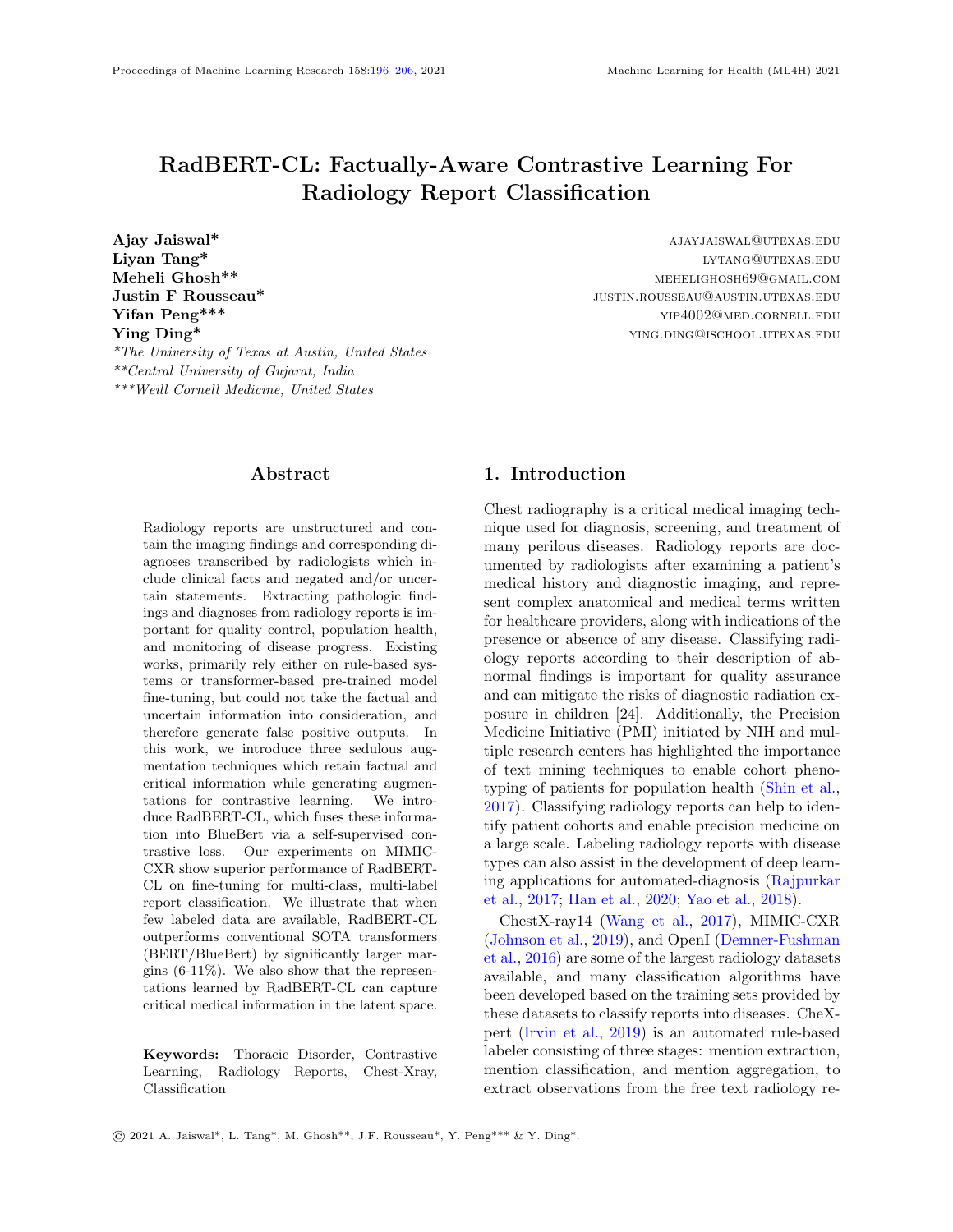# RadBERT-CL

<span id="page-7-0"></span>Table 5: Transfer learning performance (F1-score) of RadBERT-CL, BERT, and BlueBERT when few labeled data is available. Fine-Tuning is done using randomly selected 400 reports and F1-score is reported on the remaining 287 reports of 687 high-quality manually annotated reports. Reported results are the mean F1-score of the 10 random training experiments and rounded to 3 decimal places. We identify significant improvements by RadBERT-CL in both Linear Evaluation setting (freeze encoder f(.) parameters and train the classifier layer), and Full-network Evaluation setting (train encoder f(.) and classifier layer end-to-end).

| Model                                              |                   | Linear Evaluation Full-Network Evaluation |
|----------------------------------------------------|-------------------|-------------------------------------------|
| BERT-uncased                                       | $0.137 \pm 0.012$ | $0.477 \pm 0.009$                         |
| BlueBERT-uncased                                   | $0.153 \pm 0.005$ | $0.480 \pm 0.007$                         |
| Algorithm 3 RadBERT-CL                             | $0.258 \pm 0.015$ | $0.543 \pm 0.021$                         |
| (pre-trained using 687 test reports)               |                   |                                           |
| Algorithm 3 RadBERT-CL                             | $0.282 \pm 0.011$ | $0.591 \pm 0.019$                         |
| (pre-trained using Full MIMIC-CXR unlabelled data) |                   |                                           |

and non-linear projection head  $g(.)$  to generate two 768-dimensional vectors  $z_i = g(f(view1))$  and  $z_i =$  $g(f(view2))$ . RadBERT-CL is pre-trained by maximizing the agreement between  $z_i$  and  $z_j$  using the contrastive loss similar to normalized temperature scaled cross-entropy loss (NT-Xent) [\(Chen et al.,](#page-9-4) [2020a\)](#page-9-4) defined as:

$$
L_{(i,j)} = -\log \frac{\exp\left(\operatorname{sim}\left(z_i, z_j\right) / \tau\right)}{\sum_{k=1, k \neq i}^{num} \exp\left(\operatorname{sim}\left(z_i, z_k\right) / \tau\right)},\quad(1)
$$

$$
L_{Contrastive} = \sum_{k=1}^{batch-size} L_{(i,j)} \tag{2}
$$

where  $\tau$  is a temperature parameter, and num is the number of negative views. We calculate the loss for each sample in our mini-batch and sum them to estimate  $L_{Contrastive}$ . We calculate the gradient  $\nabla L_{contrastive}$  and back-propagate it to update our encoder  $f(.)$  and  $g(.)$ . Contrastive learning benefits from training for larger epochs [\(He et al.,](#page-9-5) [2020;](#page-9-5) [Chen et al.,](#page-9-4) [2020a;](#page-9-4) [Grill et al.,](#page-9-7) [2020\)](#page-9-7), so we trained RadBERT-CL for 100 epochs using SGD optimizer. Note that after pre-training, we discard the project head  $q(.)$  and only use our encoder  $f(.)$  for fine-tuing on downstream task.

## 3.6. Supervised Fine-Tuning

In order to use the pre-trained RadBERT-CL model for our downstream task of report classification, we further fine-tune  $f(.)$  on the pseudo-labels of radiology report classification task as shown in Figure [1\(](#page-3-0)b). Our disease is multi-class classification problem and We use cross-entropy loss as our supervised classification loss, defined as:

$$
L_{l,k}^i = \sum_l \sum_k y_{l,k}^i \times \log(\tilde{y}_{l,k}^i)
$$
 (3)

$$
L_{classification} = \sum_{i=1}^{batch-size} L_{l,k}^{i}
$$
 (4)

where, i denotes  $i - th$  training example, l denotes class label (Edema, Cardiomegaly, etc.),  $k \in$ {Positive, Negative, Uncertain, Blank}. We calculate the gradient  $\nabla L_{classification}$  and back-propagate it to update our encoder  $f(.)$ .

# 4. Evaluation and Results

#### 4.1. Evaluation

Following [\(Smit et al.,](#page-10-5) [2020\)](#page-10-5), we evaluate our system based on its average performance on three retrieval tasks: positive extraction, negative extraction, and uncertainty extraction. For each of the 14 observations, we compute a weighted average of the F1 scores on each of the above three tasks, weighted by the support for each class of interest, which we call the weighted-F1 metric. Table [4](#page-6-0) presents the weighted-F1 score of RadBERT-CL using our three different variants of contrastive learning and their comparisons with SOTA methods. We have also presented the detailed evaluation score of our best RadBERT-CL variant (Algorithm [3\)](#page-5-1) for all three retrieval tasks in Appendix Table [9.](#page-12-1)

To demonstrate the effectiveness of RadBERT-CL performance when only a few labeled data is available, we evaluated RadBERT-CL performance in two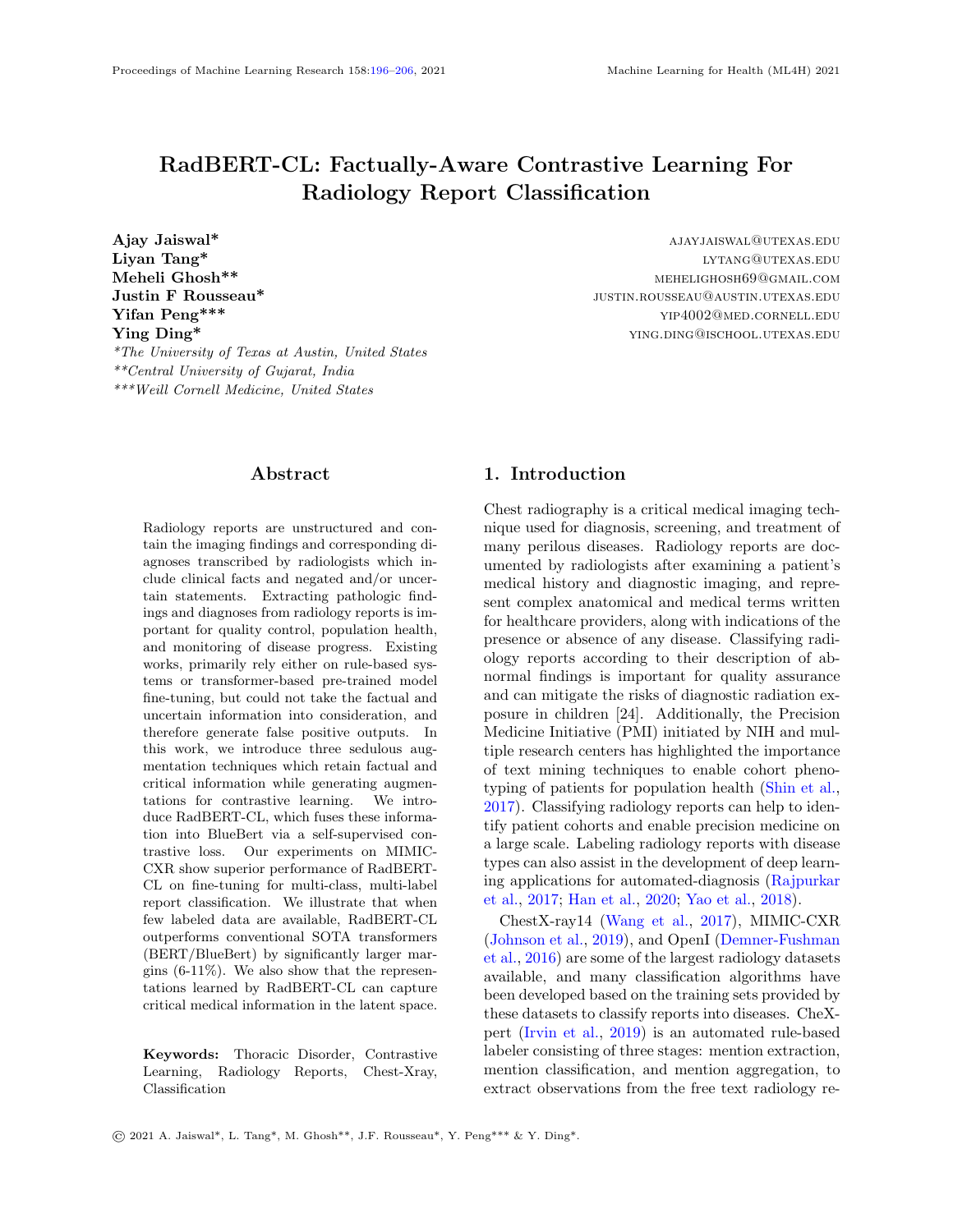<span id="page-8-0"></span>Table 6: Cosine Similarity between the normalized-[CLS] embeddings of report snippets generated by RadBERT-CL after contrastive pre-training. Our RadBERT-CL embeddings are capable of distinguishing between the factual nuances of medical reports which cannot be captured by the embeddings generated by BERT, and BlueBert. Our model is able to capture fine-grained differences among diseases, negation, and uncertainty in the latent representations.

| <b>Report Segment</b>                                      |        | <b>BERT</b> BlueBert | Algorithm 3<br>RadBERT-CL |
|------------------------------------------------------------|--------|----------------------|---------------------------|
| definite focal consolidation is seen in left side of lungs | 0.9411 | 0.9223               | $-0.8266$                 |
| the lungs are clear of any focal consolidation             |        |                      |                           |
| subtle opacity at the right base could represent infection | 0.9120 | 0.9038               | 0.4332                    |
| patchy left base opacity represent severe infection        |        |                      |                           |
| $\ldots$ pleural effusion is observed $\ldots$             | 0.9752 | 0.8931               | 0.3836                    |
| $\ldots$ pleural edema is seen $\ldots$                    |        |                      |                           |

different training scenarios: (a) pre-train RadBERT-CL using Algorithm 3 on 687 high-quality annotated dataset (no manually annotated label is used), finetune on randomly selected 400 high-quality annotated dataset, and test it on remaining 287 highquality annotated dataset. (b) pre-train RadBERT-CL using Algorithm 3 on entire MIMIC CXR, finetune on randomly selected 400 high-quality annotated dataset, and test it on remaining 287 highquality annotated dataset.

# 4.2. Results

We observe that our RadBERT-CL model pre-trained using Algorithm [3](#page-5-1) outperforms previous state-of-theart model CheXbert in 7 out of 14 findings after finetuning. Table [4](#page-6-0) presents the weighted F1 scores of RadBERT-CL varients and previous SOTA systems CheXpert and CheXbert. Our model variants combined together outperform CheXbert in 11 out of 14 findings. Note that CheXbert training is calibrated under the supervision of  $\sim 1000$  manually annotated reports by radiologists while our system is trained using weakly labeled reports. With the help of the guided-supervision of expert-level annotated data as proposed in CheXbert [\(Smit et al.,](#page-10-5) [2020\)](#page-10-5), we believe that our system will show more significant improvements.

In our analysis using Algorithm [1,](#page-4-1)[2](#page-5-0)[,3,](#page-5-1) we found that RadBERT-CL is very successful in capturing the factual information present in radiology reports. We calculated the cosine similarity between CLS embeddings generated by two factually different report snippets as shown in Table [6,](#page-8-0) by BERT, BlueBert and RadBERT-CL. RadBERT-CL is able to distinguish between the factual nuances of medical reports

which are not captured in the representations generated by BERT and BlueBert.

While deep learning methods often require expertannotated high-quality data for training, getting sufficiently annotated data in the medical domain is very costly due to the limited availability of human experts. However, we have enough unlabelled data which can be used to improve our DL models with the supervision of few high-quality annotated data. Table [5](#page-7-0) illustrates our RadBERT-CL performance in such scenario. Clearly, our model outperforms conventional fine-tuning using BERT/BlueBert for the classification task, by huge margins of 0.06 to 0.11 on weighted F1-metric. Better performance in Linear evaluation settings indicates that the representations learned by RadBERT-CL in pre-training stage are significantly better than BERT/BlueBert. Our experiments confirm that using largely available unsupervised data to pre-train transformers using contrastive learning provide significant improvement in fine-tuning tasks when few labelled data is available.

# 5. Conclusion

In this work, we present novel data augmentation techniques for contrastive learning to capture factual nuances of medical domain. Our method involves pre-training transformers using abundance of unsupervised data to capture fine-grained domain knowledge before fine-tuning it for downstream tasks such as disease classification. We further show that such training strategy improves the performance in downstream tasks significantly in limited data settings. We hope that this work can draw community attention towards the ability of contrastive learning to capture discriminative properties in the medical domain.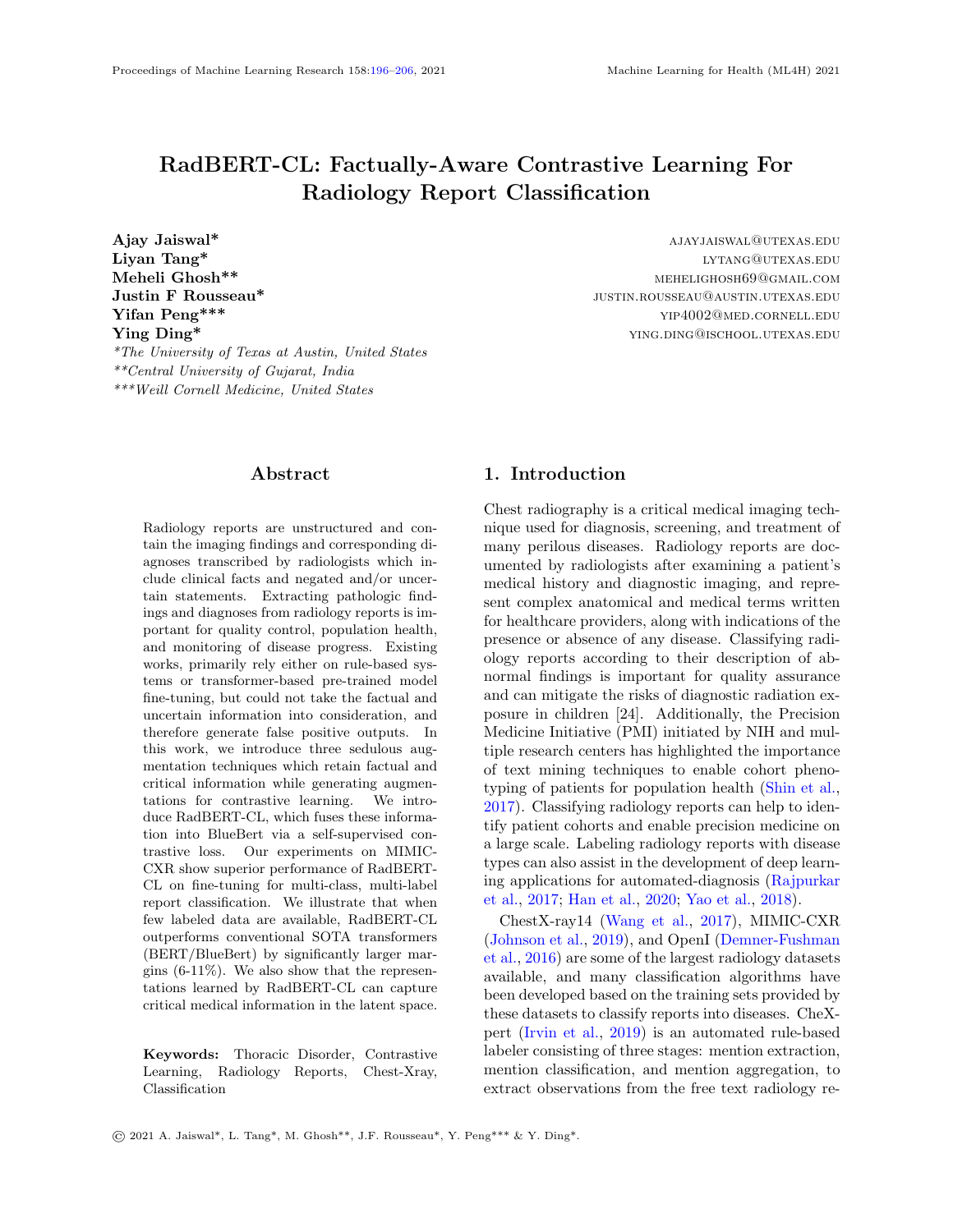# References

- <span id="page-9-16"></span>Chaomei Chen, Min Song, and Go Eun Heo. A scalable and adaptive method for finding semantically equivalent cue words of uncertainty. Journal of Informetrics, 12, Feb 2018. ISSN 1751-1577. doi: 10.1016/j.joi.2017.12.004.
- <span id="page-9-4"></span>Ting Chen, Simon Kornblith, Mohammad Norouzi, and Geoffrey Hinton. A simple framework for contrastive learning of visual representations, 2020a.
- <span id="page-9-6"></span>Xinlei Chen, Haoqi Fan, Ross Girshick, and Kaiming He. Improved baselines with momentum contrastive learning, 2020b.
- <span id="page-9-2"></span>Dina Demner-Fushman, M. Kohli, M. Rosenman, S. E. Shooshan, Laritza Rodriguez, S. Antani, G. Thoma, and C. McDonald. Preparing a collection of radiology examinations for distribution and retrieval. Journal of the American Medical Informatics Association : JAMIA, 23 2:304–10, 2016.
- <span id="page-9-8"></span>Jacob Devlin, Ming-Wei Chang, Kenton Lee, and Kristina Toutanova. Bert: Pre-training of deep bidirectional transformers for language understanding, 2019.
- <span id="page-9-11"></span>Tobias Falke, Leonardo F. R. Ribeiro, Prasetya Ajie Utama, Ido Dagan, and Iryna Gurevych. Ranking generated summaries by correctness: An interesting but challenging application for natural language inference. In Proceedings of the 57th Annual Meeting of the Association for Computational Linguistics. Association for Computational Linguistics, 2019. doi: 10.18653/v1/p19-1213. URL <https://doi.org/10.18653/v1/p19-1213>.
- <span id="page-9-10"></span>Hongchao Fang and Pengtao Xie. Cert: Contrastive self-supervised learning for language understanding. CoRR, abs/2005.12766, 2020. URL [https:](https://arxiv.org/abs/2005.12766) [//arxiv.org/abs/2005.12766](https://arxiv.org/abs/2005.12766).
- <span id="page-9-13"></span>Hongchao Fang, Sicheng Wang, Meng Zhou, Jiayuan Ding, and Pengtao Xie. Cert: Contrastive selfsupervised learning for language understanding, 2020.
- <span id="page-9-12"></span>Tanya Goyal and Greg Durrett. Evaluating factuality in generation with dependency-level entailment. In Findings of the Association for Computational Linguistics: EMNLP 2020. Association for Computational Linguistics, 2020. doi:  $10.18653/v1/$ 2020.findings-emnlp.322. URL [https://doi.org/](https://doi.org/10.18653/v1/2020.findings-emnlp.322) [10.18653/v1/2020.findings-emnlp.322](https://doi.org/10.18653/v1/2020.findings-emnlp.322).
- <span id="page-9-7"></span>Jean-Bastien Grill, Florian Strub, Florent Altché, Corentin Tallec, Pierre H Richemond, Elena Buchatskaya, Carl Doersch, Bernardo Avila Pires, Zhaohan Daniel Guo, Mohammad Gheshlaghi Azar, et al. Bootstrap your own latent: A new approach to self-supervised learning. arXiv preprint arXiv:2006.07733, 2020.
- <span id="page-9-0"></span>Yan Han, Chongyan Chen, Liyan Tang, Mingquan Lin, Ajay Jaiswal, Song Wang, Ahmed Tewfik, George Shih, Ying Ding, and Yifan Peng. Using radiomics as prior knowledge for thorax disease classification and localization in chest x-rays. arXiv preprint arXiv:2011.12506, 2020.
- <span id="page-9-5"></span>Kaiming He, Haoqi Fan, Yuxin Wu, Saining Xie, and Ross Girshick. Momentum contrast for unsupervised visual representation learning, 2020.
- <span id="page-9-3"></span>Jeremy Irvin, Pranav Rajpurkar, Michael Ko, Yifan Yu, Silviana Ciurea-Ilcus, Chris Chute, Henrik Marklund, Behzad Haghgoo, Robyn Ball, Katie Shpanskaya, Jayne Seekins, David A. Mong, Safwan S. Halabi, Jesse K. Sandberg, Ricky Jones, David B. Larson, Curtis P. Langlotz, Bhavik N. Patel, Matthew P. Lungren, and Andrew Y. Ng. Chexpert: A large chest radiograph dataset with uncertainty labels and expert comparison, 2019.
- <span id="page-9-1"></span>Alistair E. W. Johnson, Tom J. Pollard, Nathaniel R. Greenbaum, Matthew P. Lungren, Chih ying Deng, Yifan Peng, Zhiyong Lu, Roger G. Mark, Seth J. Berkowitz, and Steven Horng. Mimic-cxr-jpg, a large publicly available database of labeled chest radiographs, 2019.
- <span id="page-9-15"></span>C. Langlotz. Radlex: a new method for indexing online educational materials. Radiographics : a review publication of the Radiological Society of North America, Inc, 26 6:1595–7, 2006.
- <span id="page-9-9"></span>Yifan Peng, Shankai Yan, and Zhiyong Lu. Transfer learning in biomedical natural language processing: An evaluation of bert and elmo on ten benchmarking datasets, 2019.
- <span id="page-9-14"></span>Mayank Raj, Ajay Jaiswal, RR Rohit, Ankita Gupta, Sudeep Kumar Sahoo, Vertika Srivastava, and Yeon Hyang Kim. Solomon at semeval-2020 task 11: Ensemble architecture for fine-tuned propaganda detection in news articles. In Proceedings of the Fourteenth Workshop on Semantic Evaluation, pages 1802–1807, 2020.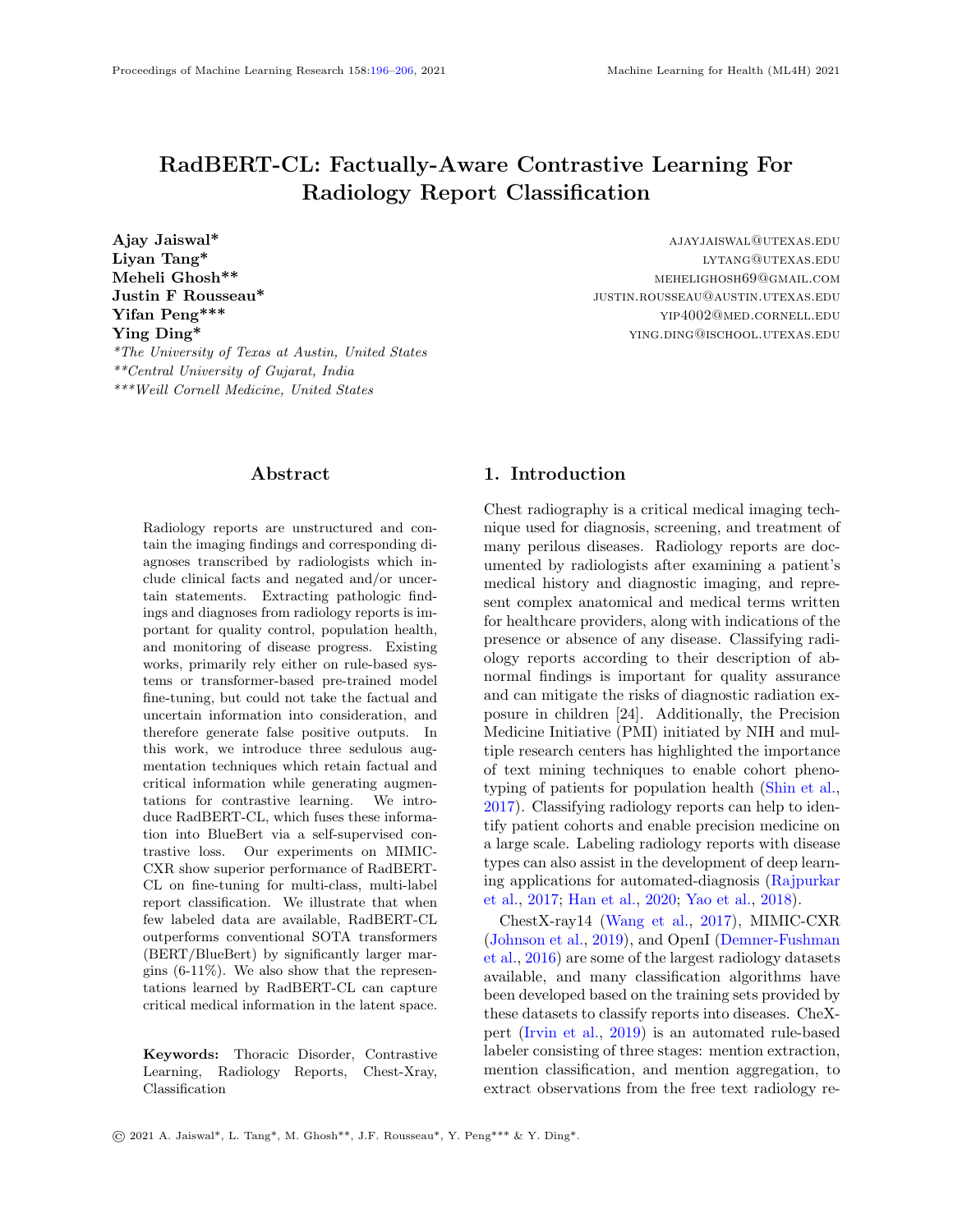- <span id="page-10-2"></span>Pranav Rajpurkar, Jeremy Irvin, Kaylie Zhu, Brandon Yang, Hershel Mehta, Tony Duan, Daisy Ding, Aarti Bagul, Curtis Langlotz, Katie Shpanskaya, Matthew P. Lungren, and Andrew Y. Ng. Chexnet: Radiologist-level pneumonia detection on chest xrays with deep learning, 2017.
- <span id="page-10-6"></span>Joshua Robinson, Ching-Yao Chuang, Suvrit Sra, and Stefanie Jegelka. Contrastive learning with hard negative samples. arXiv preprint arXiv:2010.04592, 2020.
- <span id="page-10-1"></span>Bonggun Shin, F. Chokshi, Timothy Lee, and Jinho D. Choi. Classification of radiology reports using neural attention models. 2017 International Joint Conference on Neural Networks (IJCNN), pages 4363–4370, 2017.
- <span id="page-10-5"></span>Akshay Smit, Saahil Jain, Pranav Rajpurkar, Anuj Pareek, Andrew Y. Ng, and Matthew P. Lungren. Chexbert: Combining automatic labelers and expert annotations for accurate radiology report labeling using bert, 2020.
- <span id="page-10-4"></span>Xiaosong Wang, Yifan Peng, Le Lu, Zhiyong Lu, Mohammadhadi Bagheri, and Ronald M. Summers. Chestx-ray8: Hospital-scale chest x-ray database and benchmarks on weakly-supervised classification and localization of common thorax diseases. 2017 IEEE Conference on Computer Vision and Pattern Recognition (CVPR), Jul 2017. doi: 10. 1109/cvpr.2017.369. URL [http://dx.doi.org/](http://dx.doi.org/10.1109/CVPR.2017.369) [10.1109/CVPR.2017.369](http://dx.doi.org/10.1109/CVPR.2017.369).
- <span id="page-10-9"></span>Zhuofeng Wu, Sinong Wang, Jiatao Gu, Madian Khabsa, Fei Sun, and Hao Ma. Clear: Contrastive learning for sentence representation, 12 2020a.
- <span id="page-10-12"></span>Zhuofeng Wu, Sinong Wang, Jiatao Gu, Madian Khabsa, Fei Sun, and Hao Ma. Clear: Contrastive learning for sentence representation, 2020b.
- <span id="page-10-3"></span>Li Yao, Eric Poblenz, Dmitry Dagunts, Ben Covington, Devon Bernard, and Kevin Lyman. Learning to diagnose from scratch by exploiting dependencies among labels, 2018.
- <span id="page-10-7"></span>Yixiao Zhang, Xiaosong Wang, Ziyue Xu, Qihang Yu, Alan Yuille, and Daguang Xu. When radiology report generation meets knowledge graph, 2020a.
- <span id="page-10-10"></span>Yuhao Zhang, Derek Merck, Emily Tsai, Christopher D. Manning, and Curtis Langlotz. Optimizing the factual correctness of a summary: A

study of summarizing radiology reports. In Proceedings of the 58th Annual Meeting of the Association for *Computational Linguistics*. Association for Computational Linguistics, 2020b. doi: 10.18653/v1/2020.acl-main.458. URL [https://](https://doi.org/10.18653/v1/2020.acl-main.458) [doi.org/10.18653/v1/2020.acl-main.458](https://doi.org/10.18653/v1/2020.acl-main.458).

- <span id="page-10-8"></span>Yuhao Zhang, Derek Merck, Emily Bao Tsai, Christopher D. Manning, and Curtis P. Langlotz. Optimizing the factual correctness of a summary: A study of summarizing radiology reports, 2020c.
- <span id="page-10-11"></span>Chenguang Zhu, William Hinthorn, Ruochen Xu, Qingkai Zeng, Michael Zeng, Xuedong Huang, and Meng Jiang. Enhancing factual consistency of abstractive summarization. North American Chapter of the Association for Computational Linguistics (NAACL) 2021, June 2021.

# 6. Appendix

| Hyperparameter   | Pretraining | Finetuning  |
|------------------|-------------|-------------|
| batch-size       | 128         | 32          |
| learning-rate    | 0.1         | $2e-5$      |
| optimizer        | SGD         | Adam        |
| temperature (CL) | 0.4         |             |
| n_epochs         | 100         | 10          |
| beta             |             | [0.9, 0.99] |
| Aug. Probability | 02          |             |

<span id="page-10-0"></span>Table 7: Training details for RadBERT-CL Pretraining and Finetuning Stages.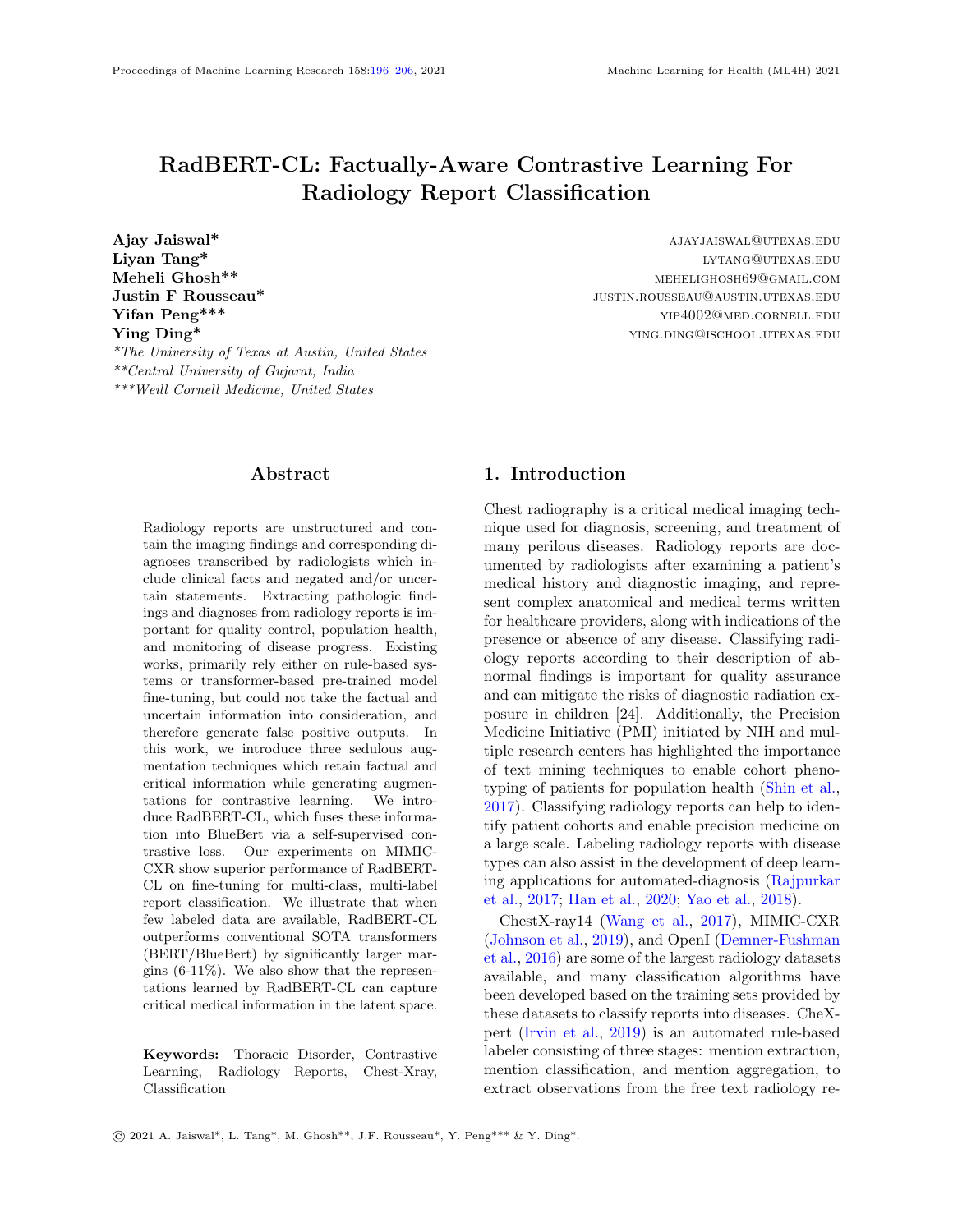

Figure 2: t-SNE visualization of BlueBert and RadBERT-CL(Algorithm [3\)](#page-5-1) for radiology reports annotated positive for three major diseases (Cardiomegaly, Pneumonia, and Atelectasis). Note that the reports used for generating the t-SNE plot are sampled from 687 radiologists annotated test set which are not used in RadBERT-CL pre-training. From the figure, it is evident that embeddings generated after pre-training RadBERT-CL with contrastive learning, is more informative compared to BlueBert on unseen data.

Report Snippet: ... apparent new small right pleural edema manifested by posterior blunting of right costophrenic sulcus ...

# Prediction: Pleural Other Ground Truth: Edema

**Reasoning:** the presence of *pleural* keyword along with edema may have confused the model to classify it as Pleural Other.

Report Snippet: ... new area of pleural abnormality has developed in right side of lungs, and the heart and mediastinal structures and bony structures remain normal in appearance ...

## Prediction: Pleural Effusion

# Ground Truth: Pleural Other

Reasoning: we found in reports that many pleural disorders share similar context which possibly make it difficult to classify them correctly. This can also explain the low F1-score of Pleural Other category.

Report Snippet: ... mild interstitial edema and small right pleural effusion are new since  $\ldots$  ...

# Prediction: Pleural Effusion

# Ground Truth: Pleural Effusion, Edema

Reasoning: the model misses to identify edema and only identified Pleural Effusion possibly because majority of times, edema is mentioned as Pleural Edema in reports.

Table 8: Examples where RadBERT-CL incorrectly assign or misses label while making prediction. We include speculative reasoning for the classification errors.